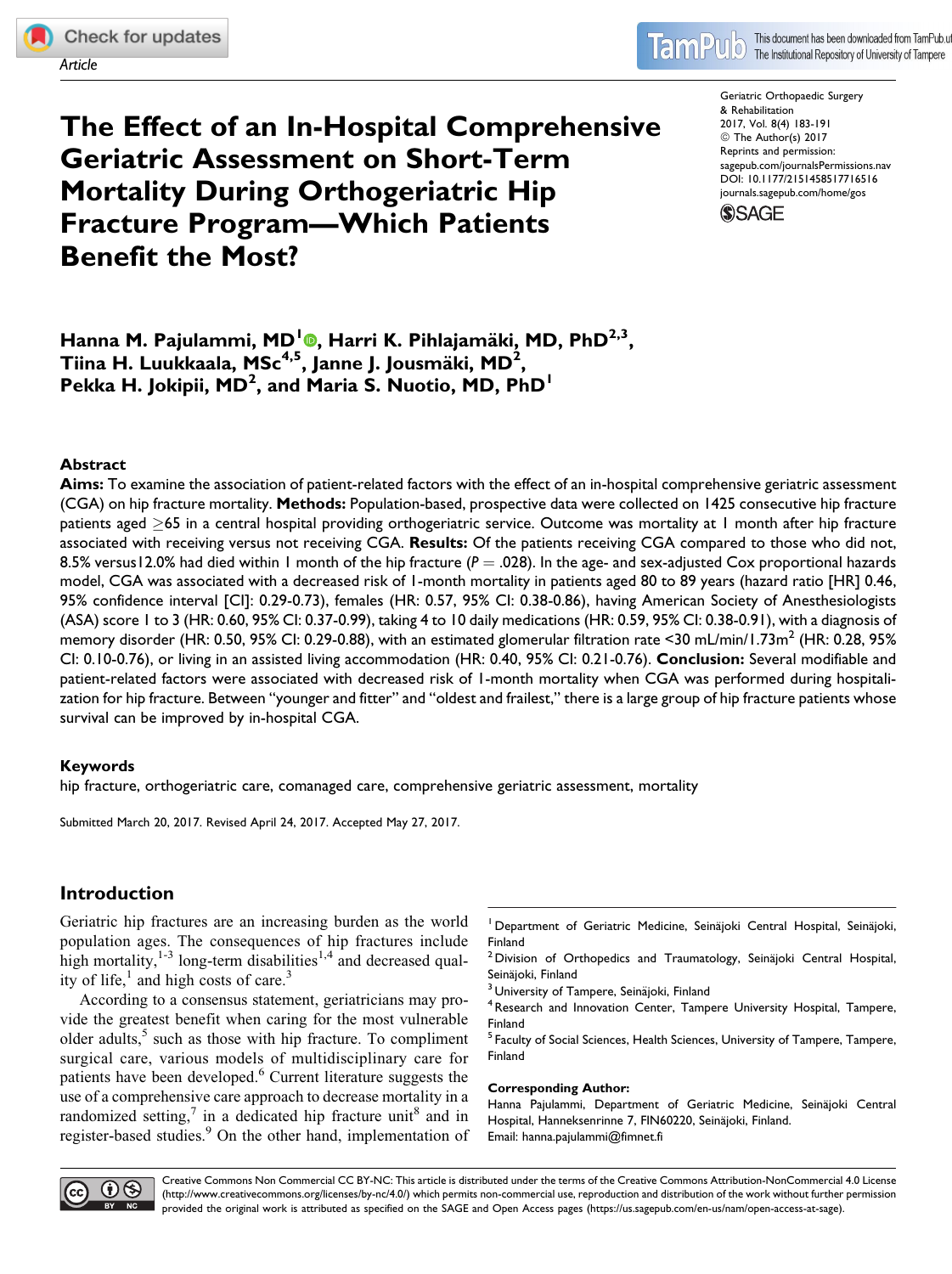| Components For All Patients                                                                                                                                                                                                                                                                                                                                                                                                                                                                                                                                                                                                                                                                                                                                                                                                                                                                                                                                                                                                                                                                                                                                                                                                                                                                                                                                                                                                                                                                                                                                       | Components of comprehensive geriatric assessment<br>(CGA; when available)                                                                                                                                                                                                                                                                                                                                                                                                                                                                                                                                                                                                                                                                                                                                                                                                                                                                                                                                                                                                                                                                                                                                                                                                                                                                                                                                                           |
|-------------------------------------------------------------------------------------------------------------------------------------------------------------------------------------------------------------------------------------------------------------------------------------------------------------------------------------------------------------------------------------------------------------------------------------------------------------------------------------------------------------------------------------------------------------------------------------------------------------------------------------------------------------------------------------------------------------------------------------------------------------------------------------------------------------------------------------------------------------------------------------------------------------------------------------------------------------------------------------------------------------------------------------------------------------------------------------------------------------------------------------------------------------------------------------------------------------------------------------------------------------------------------------------------------------------------------------------------------------------------------------------------------------------------------------------------------------------------------------------------------------------------------------------------------------------|-------------------------------------------------------------------------------------------------------------------------------------------------------------------------------------------------------------------------------------------------------------------------------------------------------------------------------------------------------------------------------------------------------------------------------------------------------------------------------------------------------------------------------------------------------------------------------------------------------------------------------------------------------------------------------------------------------------------------------------------------------------------------------------------------------------------------------------------------------------------------------------------------------------------------------------------------------------------------------------------------------------------------------------------------------------------------------------------------------------------------------------------------------------------------------------------------------------------------------------------------------------------------------------------------------------------------------------------------------------------------------------------------------------------------------------|
| Standardized and detailed set of orders on<br>$-$ Examining and imaging<br>- Pain management<br>- Fluid balance and nutritional care with supplements<br>- Type of anesthesia (mainly spinal)<br>- Surgical care for different fracture types<br>- Delirium prevention and management<br>- Oxygen therapy<br>- Erythrocyte transfusion thresholds of hemoglobin<br>- Urinary catheterization practices (removed on 1. postoperative<br>day)<br>- Mobilizing and physiotherapy<br>- Deep venous thrombosis prophylaxis<br>Preround interview by a geriatric hip fracture nurse<br>- Living arrangements and the level of assistance needed before<br>the fracture<br>- Mobility level and walking aids before the fracture<br>- Diagnosis of a memory disease or any concern of cognitive<br>decline (prefracture Mini-Mental Status Examination score,<br>if available)<br>- Detailed information of circumstances of the fall<br>- Mini-Nutritional Assessment, estimated height, weight and body<br>mass index<br>- Calcium intake (dietary and supplements) and vitamin D<br>supplementation<br>- Consent for data collection<br>Discharge Criteria<br>- Stable hemodynamics (oxygen saturation, pulse, and blood<br>pressure, cardiac rhythm)<br>- Hemoglobin > 90 g/L (>100 g/L if severe cardiac condition)<br>- Urinary catheter removed<br>- Pain under control<br>– Patient mobilized<br>- Medications updated to the outpatient file<br>- If treated for infection, declining C-reactive protein (CRP) and<br>fever<br>- 2nd or later postoperative day | Interdisciplinary orthogeriatric ward rounds on weekdays<br>- Staff: geriatrician (or a resident), orthopedic hip fracture nurse,<br>physiotherapist<br>- Encouragement and motivation of the patient<br>- Check-up on the adherence to standardized orders of care<br>protocol<br>- Early detection and treatment of complications<br>- Patient examination: orthostatic blood pressure test, oxygen<br>saturation, orientation, auscultation of cardiac, and pulmonary<br>sounds, any additional examination as needed, evaluation of<br>mobility<br>- Mobilizing the patient<br>- Setting the goal for rehabilitation<br>- Careful evaluation and adjustment of medications<br>- Evaluation of calcium and vitamin D intake and supplements<br>- Orders on examinations needed after discharge (for example, on<br>memory disorder and osteoporosis)<br>Instructions and suggestions to discharge destination<br>- Objectives of treatment and rehabilitation<br>- Physical status at discharge<br>- General instructions on mobilizing (including active walking<br>exercises, encouragement toward independency)<br>- Nutritional plan including supplements<br>- Medications plan and instructions on discontinuation of opiate pain<br>medications<br>- Planned examinations and follow-ups after discharge<br>- Separate discharge documents from all disciplines (geriatrician,<br>orthopedic, nurse, and physiotherapist) |

#### Table 1. Summary of Current Components of Seinäjoki Central Hospital Hip Fracture Program (HFP).

a clinical pathway with a standardized set of orders $10$  or including an inpatient geriatric consultation team in the care model<sup>11</sup> demonstrated no effect on mortality. A protocol-driven comanaged comprehensive care system combining a clinical pathway and geriatric care also reduces mortality<sup>12</sup> but not without the involvement of a geriatrician.<sup>13</sup>

– No discharge of a patient with immediate poor prognosis

The implementation and components of orthogeriatric care models vary,<sup>6,10</sup> making it challenging to compare different models. The background components of effective orthogeriatric care are not very well understood or researched.14 In addition, older hip fracture patients are a heterogeneous group<sup>15,16</sup> and the beneficial actions of care and rehabilitation requirements may vary, which further complicates studies of optimal orthogeriatric models.

Moving forward, given the increasing number of hip fractures, limited health-care resources, and the short supply of geriatricians, there is a pressing need to clarify what truly is effective orthogeriatric care. In order to increase equity and effectiveness, targeted and tailored services may be needed. We examined the association of patient-related factors with the effect of an in-hospital comprehensive geriatric assessment (CGA; Table 1) on 1-month mortality among older hip fracture patients in an orthopedic ward during implementation of orthogeriatric hip fracture program (HFP).

# Methods

## Study Population

This is a retrospectively analyzed study of prospectively collected, population-based data on 1445 consecutive hip fracture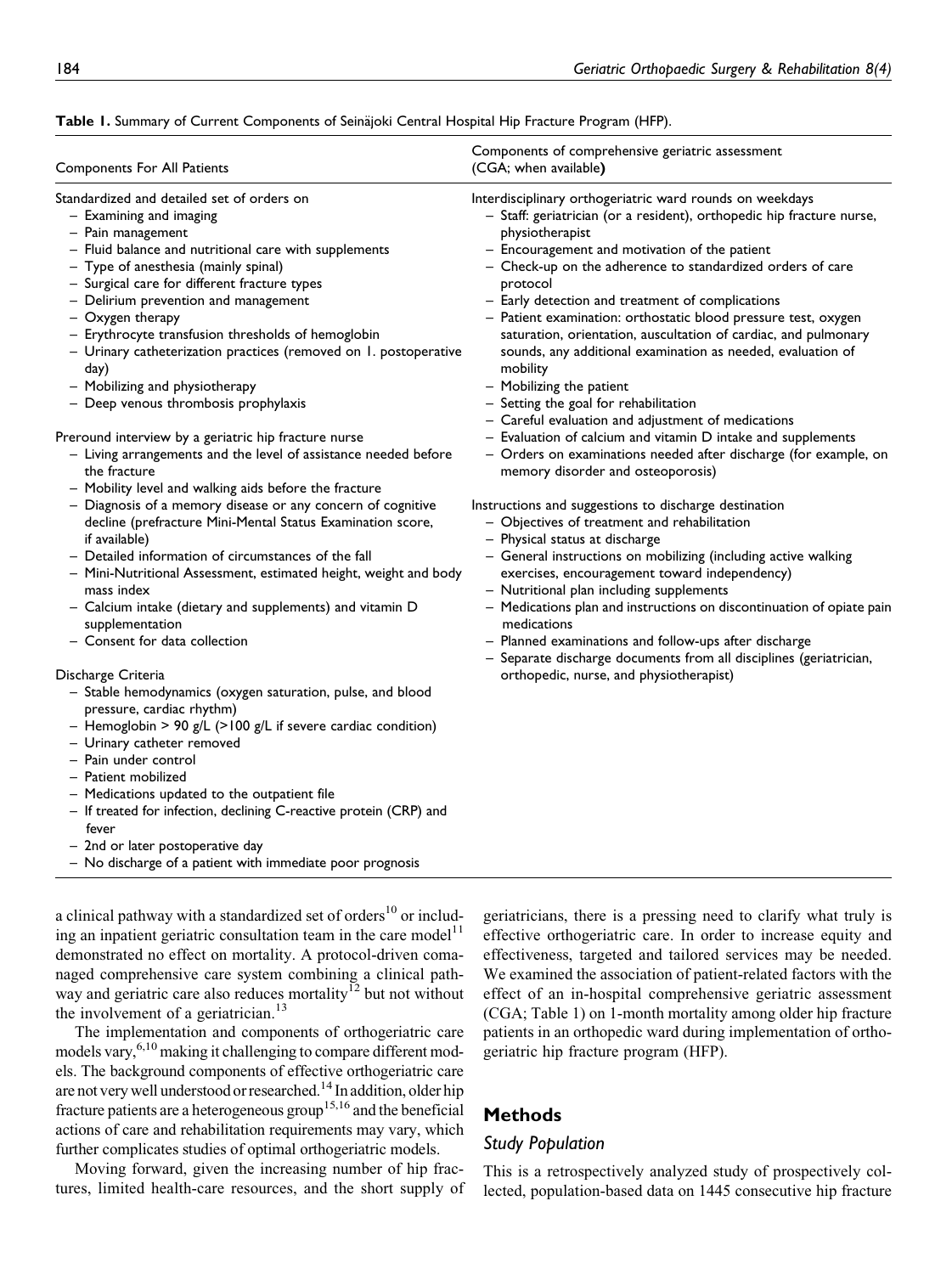patients aged  $\geq 65$  years having their first hip fracture between September 2007 and August 2014. The final study population comprised 1425 hip fracture patients as 20 (1.4%) patients declined participation in the study. Pathologic and periprosthetic fractures were excluded. The data were collected at Seinäjoki Central Hospital, Finland, which is the only hospital that provides acute surgical care in the Hospital District of Southern Ostrobothnia, which has a population of 199 000.

### Hip Fracture Program and Study Design

Hip fracture program was first initiated in our hospital in 2007 with the goal of improving the care of hip fracture patients in accordance with evidence-based guidelines. First, a database with demographic, medical, surgical, functional, social, and outcome measures was established. Geriatrician-led interdisciplinary rounds began in 2008. A multidisciplinary orthogeriatric committee was established in 2009 and includes physicians from geriatrics, anesthesia, and orthopedic surgery; nurses from the orthopedic ward; and physiotherapists. Other experts are consulted if needed. The first written HFP with a standardized set of orders for hip fracture patients' hospital stay was delivered in 2009. The integrated care model is of shared care: Patients are within an orthopedic ward, but the responsibility for the care of the patient is shared between the orthopedic surgeon and the geriatrician. The orthopedic surgeon sees the patient daily and the geriatrician on weekdays, and both services write their own orders. Resident physicians provide some of the care in this model as well.

Since its initiation, the HFP has widely expanded and is regularly updated by the orthogeriatric committee, and it has been stabilized from a project to a permanent model of care. The 2013 update of the HFP includes extensive instructions on pre-, peri-, postoperative, and surgical care and CGA, discharge criteria, and recommendations for postdischarge care (Table 1). The emphasis is on detailed, individually adjusted, and multidisciplinary care throughout and after the hospitalization. The physicians and nurses are encouraged to focus on the HFP through continuous education. A dedicated orthogeriatric nurse coordinates the service in the orthopedic ward.

The HFP was developed and implemented in a real-life setting with minimal additional resources. There are only a few posts for geriatricians in our hospital, and, like in many regions in Finland, occasional shortage of geriatricians has occurred. As a consequence of this, CGA has not been performed at all times. However, when a geriatrician is available, every hip fracture patient in the orthopedic ward receives CGA without any patient selection by exclusion or inclusion criteria. In the present study, we compared the effect of receiving CGA versus not receiving CGA while hospitalized for hip fracture on 1-month mortality during implementation of the HFP. To identify the specific patient-related factors affecting mortality when combined with CGA, we examined the association of baseline characteristics with the effect of CGA on mortality. By CGA, we mean the components of care as presented in Table 1.

## Data Collection

During hospitalization, the patients' medical records and interview conducted by a nurse with the patient or a caregiver were used. Data were collected on age, sex, fracture type, American Society of Anesthesiology (ASA) score, on-admission serum creatinine, number of regularly taken medications, regular or as-needed use of hypnotic benzodiazepines and z-hypnotics (BZD-Z; midazolam, temazepam, nitrazepam, triazolam, zaleplon, zolpidem, and zopiclon), prefracture diagnosis of memory disorder, prefracture mobility level and living arrangements, and receiving or not receiving CGA. The Chronic Kidney Disease Epidemiology Collaboration (CKD-EPI) equation was used to calculate estimated glomerular filtration rate (eGFR). The results were categorized into 4 groups:  $\geq 60$  mL/  $min/1.73$  m<sup>2</sup> (normal to mildly decreased eGFR<sub>CKD-EPI</sub>), 45 to 59 mL/min/1.73 m<sup>2</sup> (mildly to moderately decreased eGFR<sub>CKD-EPI</sub>), 30 to 44 mL/min/1.73 m<sup>2</sup> (moderately to severely decreased eGFR $_{\text{CKD-EPI}}$ , and under 30 mL/min/ 1.73  $m^2$  (severely decreased eGFR<sub>CKD-EPI</sub> or kidney failure). The dates of death were provided by the National Population Register Center and extracted from the electronic patient files of the hospital. There were no losses to mortality follow-up.

#### Statistical Analyses

The distribution of patient-related factors in case numbers and percentages according to the CGA were calculated. Differences were tested using Pearson  $\chi^2$  test or Fisher exact test (Table 2). One-month (1-30 days from hip fracture) mortality was analyzed by age- and sex-adjusted Cox proportional hazards models (Table 3). Age- and sex-adjusted association of receiving versus not receiving CGA with mortality separately in each group of the patient-related factors were performed using the Cox proportional hazards model showing results by hazard ratios with 95% confidence intervals (Table 4). One-month mortality was illustrated by a survival curve (Figure 1). A P value of  $\leq 0.05$  was considered statistically significant. Statistical analyses were performed using IBM SPSS for Windows, version 23.0 (IBM Corp, Armonk, New York).

## Ethical Consideration

The study was performed according to the 1964 Helsinki declaration and its later amendments and approved by the Ethics Committee of the Hospital District of South Ostrobothnia. Written informed consent was obtained from the participants or their caregivers.

#### Results

Data on 1425 hip fracture patients were available (Tables 2 and 3). The median age was 84 years (interquartile range: 78-88, range: 65-104), and the median length of stay was 6 days (interquartile range: 5-7, range: 1-37). Of the 1425 patients, 886 (62%) received CGA during hospitalization. Of the patients, 36 (3%) patients died during acute hospitalization and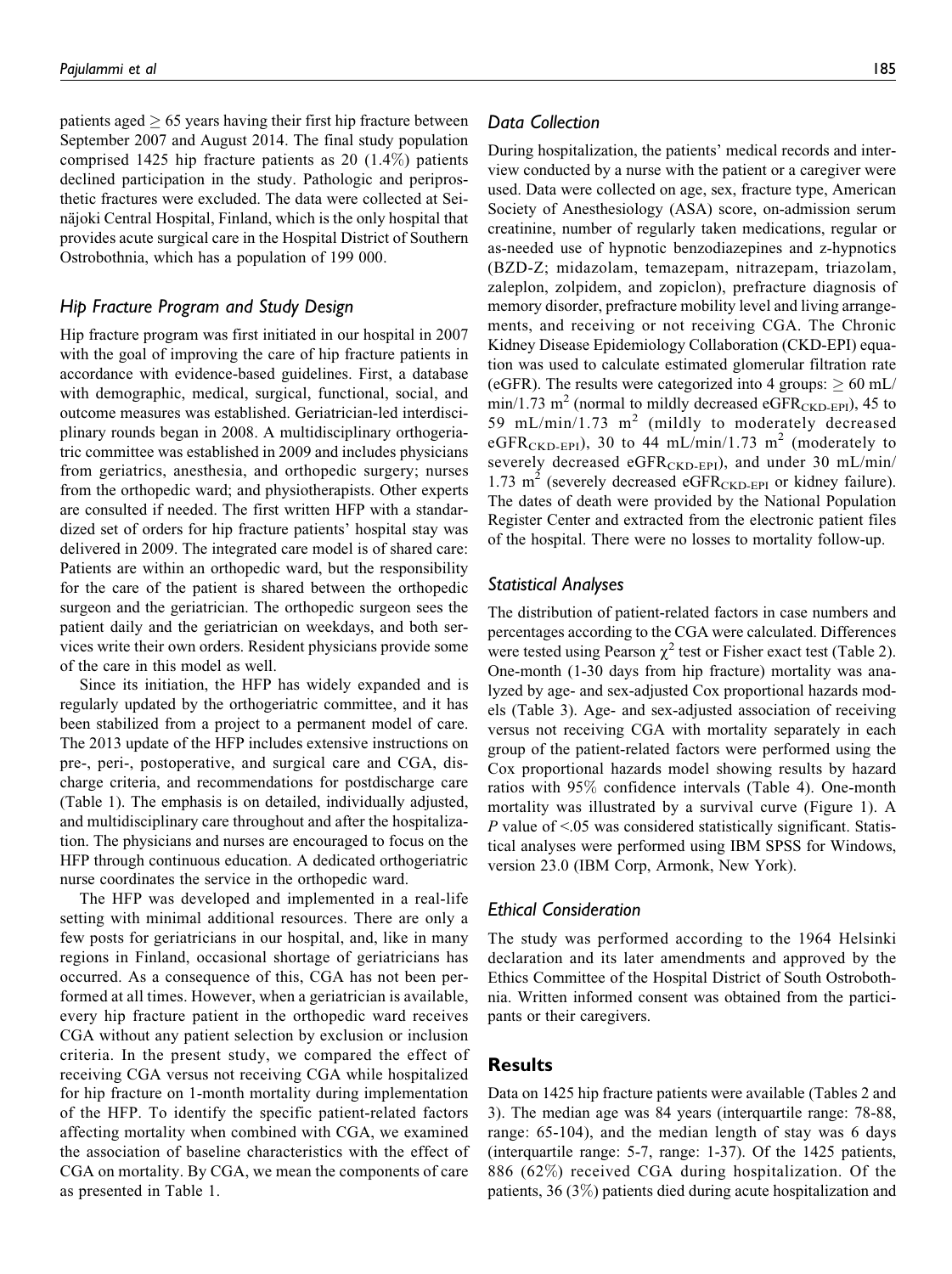|                                              | Total<br>$N = 1425$ | Comprehensive geriatric assessment |              |         |  |
|----------------------------------------------|---------------------|------------------------------------|--------------|---------|--|
| Patient-related factors                      |                     | Yes $(n=886)$                      | No $(n=539)$ | P Value |  |
| Age, n (%)                                   |                     |                                    |              | .268    |  |
| 65-79                                        | 410 (29)            | 247 (28)                           | 163(30)      |         |  |
| 80-89                                        | 759 (53)            | 469 (53)                           | 290 (54)     |         |  |
| 90 or over                                   | 256 (18)            | 170(19)                            | 86 (16)      |         |  |
| Sex, n (%)                                   |                     |                                    |              | .707    |  |
| Women                                        | 1062(75)            | 657 (74)                           | 405 (75)     |         |  |
| Men                                          | 363(26)             | 229 (26)                           | 134(25)      |         |  |
| ASA score, n (%)                             |                     |                                    |              | .002    |  |
| $1-3$                                        | 1047(74)            | 672 (76)                           | 375 (70)     |         |  |
| $4 - 5$                                      | 354(25)             | 206(23)                            | 148 (28)     |         |  |
| Number of regularly taken medications, n (%) |                     |                                    |              | .097    |  |
| $\leq 4$                                     | 247 (17)            | 154(17)                            | 93 (17)      |         |  |
| $4 - 10$                                     | 916(64)             | 554 (63)                           | 362 (67)     |         |  |
| > 10                                         | 261(18)             | 177(20)                            | 84 (16)      |         |  |
| BZD-Z                                        |                     |                                    |              | .153    |  |
| No                                           | 1033(73)            | 655 (74)                           | 378 (70)     |         |  |
| Yes                                          | 391 (27)            | 230 (26)                           | 161(30)      |         |  |
| Diagnosis of memory disorder, n (%)          |                     |                                    |              | .272    |  |
| No                                           | 1038(73)            | 635 (72)                           | 403 (75)     |         |  |
| Yes                                          | 379 (27)            | 247 (28)                           | 132(25)      |         |  |
| eGFR <sub>CKD-EPI</sub> , n (%)              |                     |                                    |              | .167    |  |
| $> 60$ mL/min/1.73m <sup>2</sup>             | 821 (58)            | 490 (55)                           | 331(61)      |         |  |
| 45-59 mL/min/1.73m <sup>2</sup>              | 287 (29)            | 194(22)                            | 93 (17)      |         |  |
| 30-44 mL/min/1.73 $m2$                       | 193(14)             | 125(14)                            | 68(13)       |         |  |
| $< 30$ mL/min/1.73m <sup>2</sup>             | 87(6)               | 55 (6)                             | 32(6)        |         |  |
| Mobility level, n (%)                        |                     |                                    |              | .070    |  |
| Outdoors unassisted                          | 743 (52)            | 467 (53)                           | 276 (51)     |         |  |
| Indoors unassisted                           | 557 (41)            | 354 (40)                           | 223(41)      |         |  |
| Assisted only                                |                     |                                    |              |         |  |
| Unable to walk                               | 70 (5)              | 46 $(5)$                           | 24(5)        |         |  |
|                                              | 25(2)               | 17(2)                              | 8(2)         | .002    |  |
| Living arrangements, n (%)<br>Home           |                     |                                    |              |         |  |
|                                              | 565 (40)            | 362(41)                            | 203 (38)     |         |  |
| Home with organized homecare                 | 399 (28)            | 235(27)                            | 164(30)      |         |  |
| Assisted living accommodation                | 237(17)             | 136(15)                            | 101(19)      |         |  |
| Institutionalized                            | 213(15)             | 150(17)                            | 62(12)       |         |  |
| Fracture type, n (%)                         |                     |                                    |              | .545    |  |
| Neck of femur                                | 886 (62)            | 541 (61)                           | 345 (64)     |         |  |
| Intertrochanteric                            | 458 (32)            | 292 (33)                           | 166(31)      |         |  |
| Subtrochanteric                              | 80(6)               | 52 (6)                             | 28(5)        |         |  |

|  |  | Table 2. Distribution of the Patient-Related Factors and Outcome Variables According to Comprehensive Geriatric Assessment. <sup>a.b</sup> |
|--|--|--------------------------------------------------------------------------------------------------------------------------------------------|
|  |  |                                                                                                                                            |

Abbreviations: ASA, American Society of Anesthesiologists; BZD-Z, hypnotic benzodiazepines and z-hypnotics (midazolam, temazepam, nitrazepam, triazolam, zaleplon, zolpidem, and zopiclon); eGFR<sub>CKD-EPI</sub>, estimated glomerular filtration rate calculated by the Chronic Kidney Disease Epidemiology Collaboration equation.

 $a_n = 1425$ .

 $^{\rm a}$ n = 1425.<br><sup>b</sup>Missing values are not shown but were tested and included in the percentages. Differences between groups were tested by Pearson  $\chi^2$  test or Fisher exact test. Statistically significant P values ( $P < .05$ ) are bolded.

140 (10%) patients within 1 month. Of the patients receiving CGA, 8.5% died within 1 month of the hip fracture, compared to 12.0% of the patients not receiving CGA ( $P = .028$ ).

diagnosis of memory disease, eGFR<sub>CKD-EPI</sub>, prefracture mobility level, or fracture type were not significantly different between the 2 groups (Table 2).

## Comprehensive Geriatric Assessment

The patients receiving CGA while hospitalized, compared to those who did not, more likely had an ASA score of 1 to 3 ( $P =$ .002) and lived at home or in an institution ( $P = .002$ ). Age, sex, number of regularly taken medications, use of BZD-Zs,

# Age- and Sex-Adjusted 1-Month Mortality

In the age- and sex-adjusted Cox regression analysis, patients with older age, higher ASA score, higher number of medications in regular use, having a diagnosis of memory disease, lower eGFR<sub>CKD-EPI</sub>, living in more supported living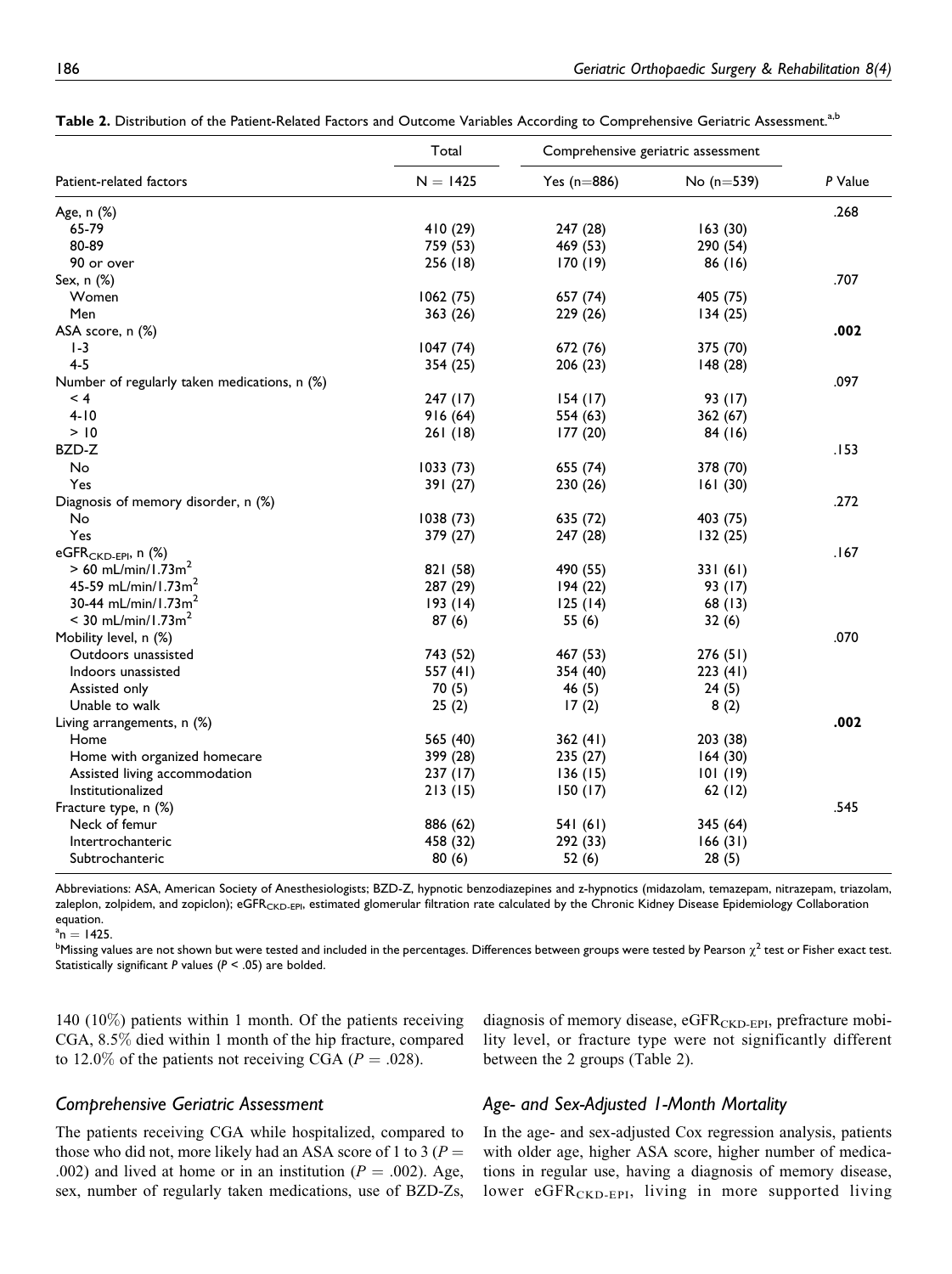|                                                             | I-Month Mortality |                   |                        |  |
|-------------------------------------------------------------|-------------------|-------------------|------------------------|--|
|                                                             | Alive, $n=1285$   | Deceased, $n=140$ | Age- and Sex Adjusted  |  |
| Patient-related factors                                     | n (%)             | n (%)             | HR (95% CI)            |  |
| Age                                                         |                   |                   |                        |  |
| 65-79                                                       | 389 (30)          | 21(15)            | 1.00                   |  |
| 80-89                                                       | 683 (53)          | 76 (54)           | 2.21 (1.36-3.59)       |  |
| 90 or over                                                  | 213(17)           | 43(31)            | 3.87 (2.28-6.55)       |  |
| Sex                                                         |                   |                   |                        |  |
| Women                                                       | 970 (76)          | 92 (66)           | 1.00                   |  |
| Men                                                         | 315(25)           | 48 (34)           | $1.80(1.26-2.45)$      |  |
| ASA score                                                   |                   |                   |                        |  |
| $1-3$                                                       | 983 (77)          | 64 (46)           | 1.00                   |  |
| $4 - 5$                                                     | 290 (23)          | 64 (46)           | 2.75 (1.94-3.91)       |  |
| Number of regularly taken medications                       |                   |                   |                        |  |
| $\leq 4$                                                    | 236 (18)          | 11(8)             | 1.00                   |  |
| $4 - 10$                                                    | 832 (65)          | 84 (60)           | $1.94(1.03-3.63)$      |  |
| > 10                                                        | 217(17)           | 44 (32)           | 3.67 (1.89-7.12)       |  |
| BZD-Z                                                       |                   |                   |                        |  |
| No                                                          | 937 (73)          | 96 (69)           | 1.00                   |  |
| Yes                                                         | 348 (27)          | 43 (31)           | $1.09$ (0.76 - 1.56)   |  |
|                                                             |                   |                   |                        |  |
| Diagnosis of memory disorder<br>No                          | 952 (74)          |                   | 1.00                   |  |
| Yes                                                         |                   | 86(61)            |                        |  |
|                                                             | 330 (26)          | 49 (35)           | 1.55 (1.09-2.20)       |  |
| eGFR <sub>CKD-EPI</sub><br>$> 60$ mL/min/1.73m <sup>2</sup> |                   |                   |                        |  |
| 45-59 mL/min/1.73m <sup>2</sup>                             | 766 (60)          | 55 (39)           | 1.00                   |  |
|                                                             | 252 (20)          | 35 (25)           | $1.69$ (1.10-2.59)     |  |
| 30-44 mL/min/1.73m <sup>2</sup>                             | 164(13)           | 29(21)            | $1.93(1.22 - 3.07)$    |  |
| $< 30$ mL/min/1.73m <sup>2</sup>                            | 69(5)             | 18(13)            | $2.99$ (1.75-5.12)     |  |
| Mobility level                                              |                   |                   |                        |  |
| Outdoors unassisted                                         | 718 (56)          | 25(18)            | 1.00                   |  |
| Indoors unassisted                                          | 486 (38)          | 91 (65)           | 4.63 (2.95-7.28)       |  |
| Assisted only                                               | 58(5)             | 12(9)             | 4.77 (2.38-9.59)       |  |
| Unable to walk                                              | 21(2)             | 4(3)              | 4.04 (1.40-11.7)       |  |
| Living arrangements                                         |                   |                   |                        |  |
| Home                                                        | 543 (42)          | 22(16)            | 1.00                   |  |
| Home with organized homecare                                | 369 (29)          | 30(21)            | $1.79(1.02-3.14)$      |  |
| Assisted living accommodation                               | 197(15)           | 40 (29)           | $3.97(2.31 - 6.81)$    |  |
| Institutionalized                                           | 169(13)           | 44 (31)           | $5.08(2.98-8.65)$      |  |
| Fracture type                                               |                   |                   |                        |  |
| Neck of femur                                               | 800 (62)          | 86(61)            | 1.00                   |  |
| Intertrochanteric                                           | 410 (32)          | 48 (34)           | $0.99(0.69 - 1.41)$    |  |
| Subtrochanteric                                             | 74 (6)            | 6(4)              | $0.65$ $(0.28 - 1.49)$ |  |
| Comprehensive Geriatric Assessment                          |                   |                   |                        |  |
| No                                                          | 474 (37)          | 65 (46)           | 1.00                   |  |
| Yes                                                         | 811(63)           | 75 (54)           | $0.63$ (0.45-0.87)     |  |
|                                                             |                   |                   |                        |  |

Table 3. Distribution and Associations of the Patient-Related Factors and Comprehensive Geriatric Assessment According to 1-month Mortality.<sup>a</sup>

Abbreviations: ASA, American Society of Anesthesiologists, BZD-Z, hypnotic benzodiazepines and z-hypnotics (midazolam, temazepam, nitrazepam, triazolam, zaleplon, zolpidem, and zopiclon), CI, confidence interval; eGFR<sub>CKD-EPI</sub>, estimated glomerular filtration rate calculated by the Chronic Kidney Disease Epidemiology Collaboration equation; HR, hazard ratio.

 $n^a$ n = 1425.<br><sup>b</sup>Missing vo

<sup>b</sup>Missing values are not shown but were tested and included in the percentages. Associations with mortality were tested by Cox hazard regression models showing results by HRs and 95% CIs.

accommodations, having lower mobility class, and male sex had a greater likelihood of dying within 1 month of the hip fracture (Table 3). The patients receiving CGA were significantly more likely to survive at 1 month after the hip fracture than those not receiving CGA (Table 3). The survival curve is shown in Figure 1.

# Age- and Sex-Adjusted Analyses of the Effect of CGA With Mortality in the Groups of Patient-Related Factors

In the age- and sex-adjusted Cox proportional hazards model, CGA was significantly associated with decreased risk of 1 month mortality in patients aged 80 to 89 years, female sex,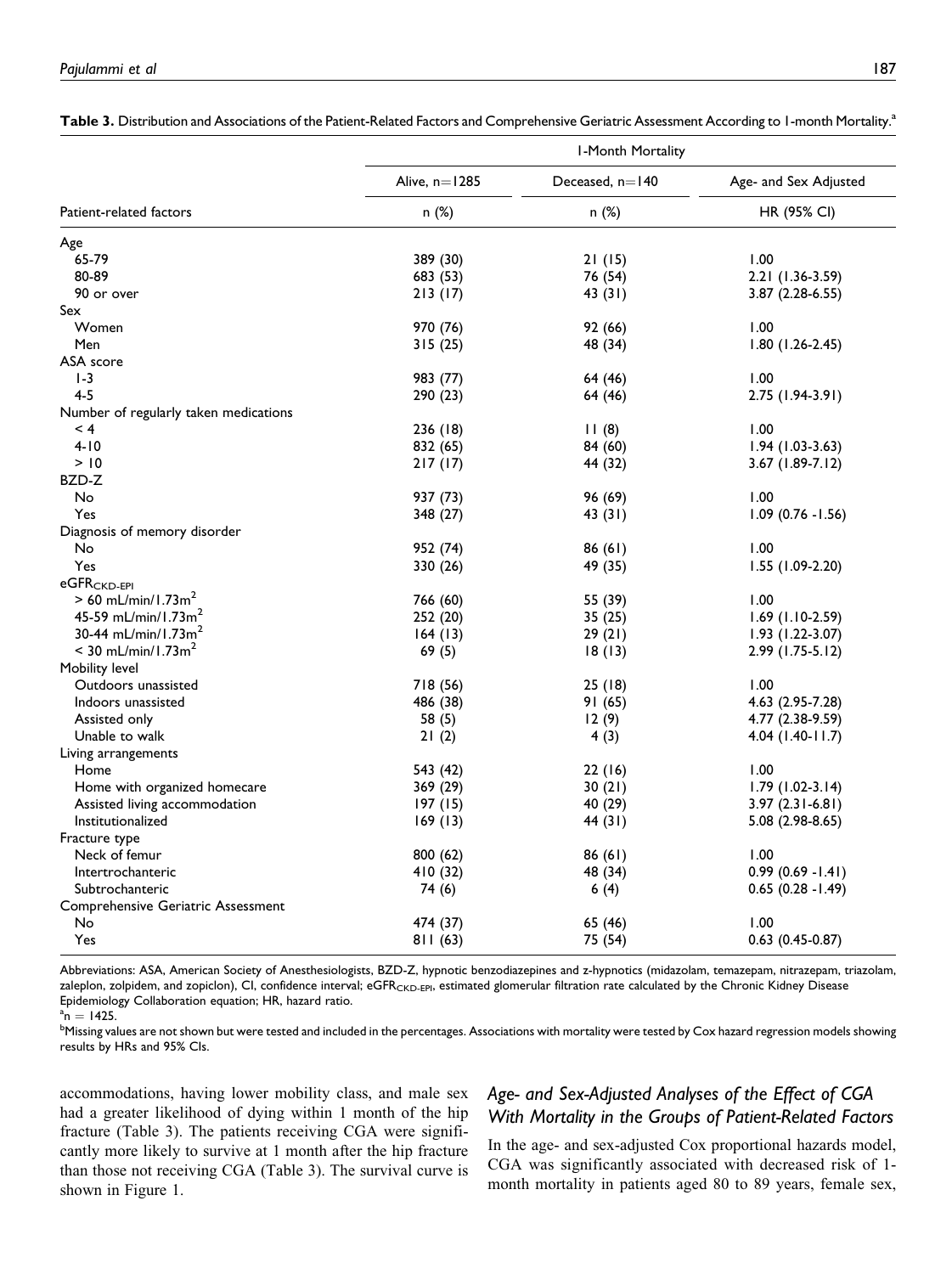

Figure 1. One-month survival after hip fracture according to comprehensive geriatric assessment by age- and sex-adjusted Cox proportional hazard model.

ASA score 1 to 3, using regular or as-needed BZD-Zs, having a diagnosis of memory disease, taking 4 to 10 medications daily, having eGFR<sub>CKD-EPI</sub> 45 to 59 mL/min/1.73, m<sup>2</sup> or < 30 mL/  $min/1.73$  m<sup>2</sup>, living in an assisted-living accommodation, or having the fracture in the neck of the femur (Table 4).

# **Discussion**

Based on our findings, receiving CGA while hospitalized for hip fracture was associated with decreased 1-month mortality. This corroborates with previous literature of HFPs having a protective impact on short-term mortality<sup>7-9,12</sup> Moreover, our study revealed several potentially medically modifiable factors and factors related to prefracture patient characteristics that could explain the protective effect of in-hospital CGA on short-term mortality.

In this study, patients aged 80 to 89 years benefitted from the CGA in relation to mortality, whereas younger or older patients did not. Older age is a well-known risk factor for mortality after hip fracture.<sup>2,17</sup> Younger hip fracture patients are less frail<sup>15</sup> and more likely to survive the hip fracture regardless of CGA. Nonagenarians with hip fracture are highrisk patients and are more often anemic and have more adverse events while hospitalized.<sup>17</sup> In our study, CGA was associated with decreased mortality in women but not in men. Although women suffering hip fracture are older,<sup>18</sup> male hip fracture patients have more chronic comorbidities,<sup>18</sup> more severe health conditions, and a higher risk of complications during hospitalization for hip fracture.<sup>19</sup> In addition, male sex itself is a risk factor for mortality in this patient group.<sup>2</sup> It might be that in women, the conditions leading to hip fracture that are more of a concern are general frailty, including many potentially modifiable factors, in which case CGA can be more valuable in relation to mortality. The findings also imply that older men require specific attention regarding hip fracture care.

According to the ASA classification, the general health of patients with a score of 1 to 3 varies from healthy to having severe systemic disease.<sup>20</sup> Based on our results, the survival potential of these patients was better when CGA was performed.

An important part of the CGA is careful and critical evaluation of the patients' medications. Our findings revealed that patients taking 4 to 10 regular medications or using BDZ-Z benefitted from CGA in relation to mortality. In a recent study by Gosch et al, only 9.6% of the hip fracture patients were taking appropriate medications.<sup>21</sup> High number of medications<sup>22</sup> and use of BZDs<sup>23</sup> are associated with chronic illnesses, which increase the importance of input from a geriatrician. Renal insufficiency, such as multiple medication use, might be one of the few modifiable risk factors, as the patients with even severe renal insufficiency ( $eGFR<sub>CKD-FPI</sub> < 30$  mL/min/ 1.73m<sup>2</sup>) on admission showed improved survival if assessed by a geriatrician. This might be partly due to a synergistic effect with a medication evaluation because the prevalence of potentially inappropriate medications in older patients with chronic kidney disease is high.<sup>24</sup> The protective association of CGA in patients with renal dysfunction may also be explained by more careful fluid therapy. Dehydration is common among hip fracture patients and may increase the risk of acute renal dysfunction with a potentially poor prognosis.<sup>25</sup>

During the HFP, CGA was associated with decreased mortality among patients with a prefracture-diagnosed memory disorder. Dementia is a well-known risk factor for mortality among hip fracture patients.<sup>2</sup> Orthogeriatric programs not excluding cognitively impaired patients have been successful in reducing in-hospital<sup>7</sup> and 1-year<sup>8</sup> mortality. In a subgroup analysis of hip fracture patients with dementia, the intervention group experienced fewer complications and better functional recovery, but the multidisciplinary intervention program had no effect on mortality.<sup>26</sup> Poor knowledge of the engagement and recovery capacity of patients with dementia affects their access to rehabilitation after hip fracture,  $27$  and this may also impact acute care decisions. A geriatric approach includes individual consideration for each patient and no denial of treatment or rehabilitation based merely on a diagnosis of dementia. Furthermore, dementia is an independent risk factor for iatrogenic conditions such as delir $ium<sup>28</sup>$  in hip fracture patients. An optimistic attitude combined with professional care, including delirium prevention,<sup>6</sup> may explain some of the results of our study.

Patients living in assisted-living accommodations are too frail to survive at home but well enough to avoid institutional living. In our study, this patient group benefitted greatly from CGA with regard to mortality. Community-dwelling hip fracture patients are generally younger and fitter $^{29}$  and therefore may have a better prognosis regardless of the geriatrician's input. Patients living in long-term residential care are generally in worse health and are thus more likely to have a poorer outcome,<sup>30</sup> and the geriatricians' principal role is to ensure quality of care toward the end of life.

In the present study, CGA was associated with improved short-time survival when the patients had a femoral neck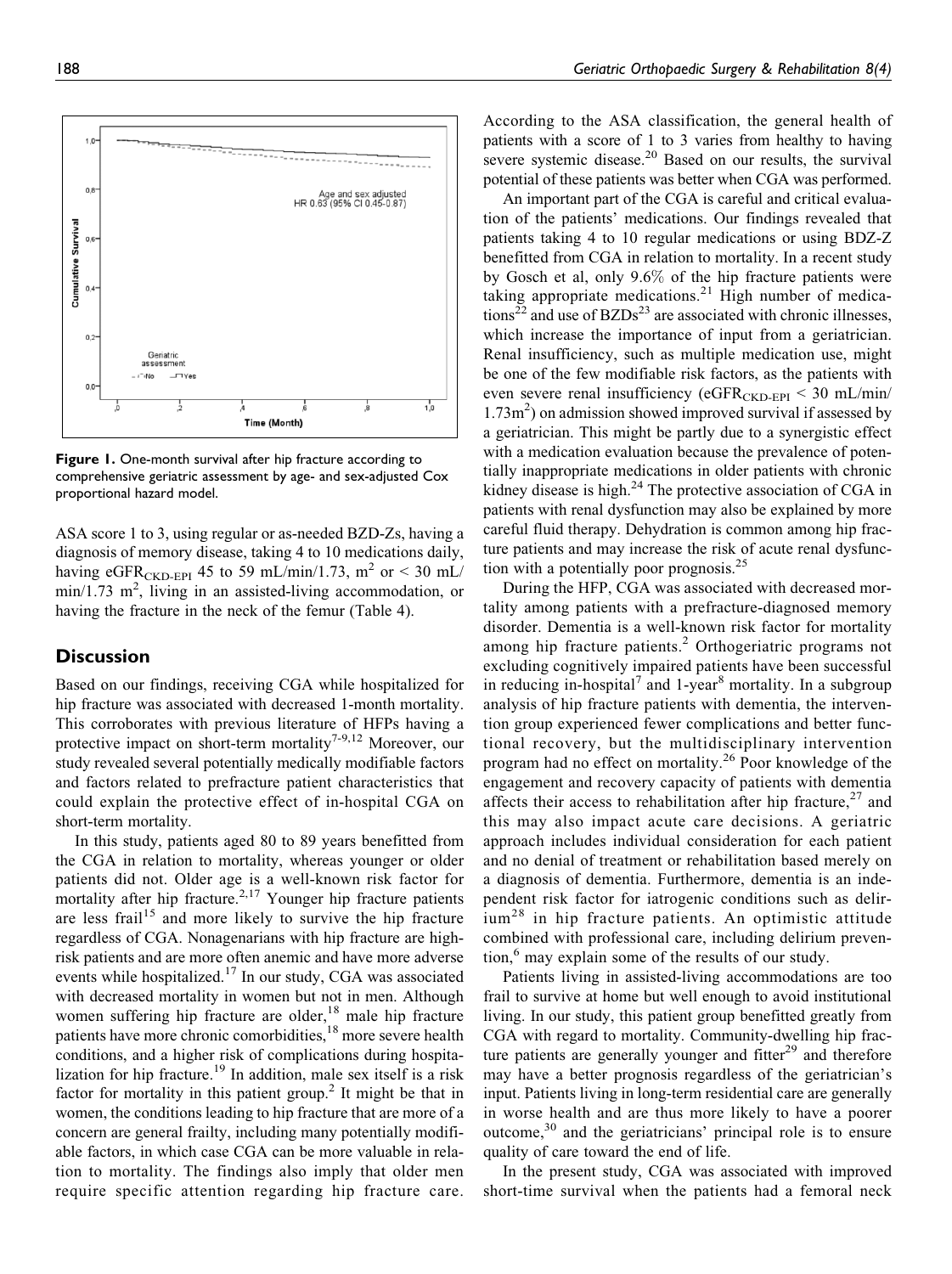|                                       |           | Mortality Ratio at 1 Month Comparing Groups of CGA versus non-CGA (Total Deaths<br>$n=140$ |           |               |  |
|---------------------------------------|-----------|--------------------------------------------------------------------------------------------|-----------|---------------|--|
| Patient-related factors               | Total (N) | Deaths, n (%)                                                                              | <b>HR</b> | 95% CI        |  |
| Age                                   |           |                                                                                            |           |               |  |
| 65-79                                 | 410       | 21(5.1)                                                                                    | 0.74      | $0.31 - 1.75$ |  |
| 80-89                                 | 759       | 76 (10.0)                                                                                  | 0.46      | $0.29 - 0.73$ |  |
| 90 or over                            | 256       | 43 (16.8)                                                                                  | 0.98      | $0.52 - 1.85$ |  |
| Sex                                   |           |                                                                                            |           |               |  |
| Women                                 | 1062      | 92 (8.7)                                                                                   | 0.57      | 0.38-0.86     |  |
| Men                                   | 363       | 48 (13.2)                                                                                  | 0.76      | $0.42 - 1.34$ |  |
| ASA                                   |           |                                                                                            |           |               |  |
| $1-3$                                 | 1047      | 64(6.1)                                                                                    | 0.60      | 0.37-0.99     |  |
| $4 - 5$                               | 354       | 64(18.1)                                                                                   | 0.86      | $0.53 - 1.42$ |  |
| Number of regularly taken medications |           |                                                                                            |           |               |  |
| $\leq 4$                              | 247       | 11(4.5)                                                                                    | 0.58      | $0.17 - 1.96$ |  |
| $4 - 10$                              | 916       | 84 (9.2)                                                                                   | 0.59      | $0.38 - 0.91$ |  |
| > 10                                  | 261       | 44 (16.9)                                                                                  | 0.58      | $0.32 - 1.06$ |  |
| BZD-Z                                 |           |                                                                                            |           |               |  |
| No                                    | 1033      | 97 (9.4)                                                                                   | 0.75      | $0.50 - 1.13$ |  |
| Yes                                   | 391       | 43 (11.0)                                                                                  | 0.38      | $0.21 - 0.73$ |  |
| Diagnosis of memory disorder          |           |                                                                                            |           |               |  |
| No                                    | 1038      | 86 (8.3)                                                                                   | 0.70      | $0.46 - 1.07$ |  |
| Yes                                   | 379       | 49 (12.9)                                                                                  | 0.50      | $0.29 - 0.88$ |  |
| eGFR <sub>CKD-EPI</sub>               |           |                                                                                            |           |               |  |
| $> 60$ mL/min/1.73m <sup>2</sup>      | 821       | 55 (6.7)                                                                                   | 0.73      | $0.43 - 1.24$ |  |
| 45-59 mL/min/1.73m <sup>2</sup>       | 287       | 35 (12.2)                                                                                  | 0.46      | $0.24 - 0.90$ |  |
| 30-44 mL/min/1.73m <sup>2</sup>       | 193       | 29(15.0)                                                                                   | 0.79      | $0.36 - 1.72$ |  |
| $< 30$ mL/min/1.73m <sup>2</sup>      | 87        | 18 (20.7)                                                                                  | 0.28      | $0.10 - 0.76$ |  |
| Mobility level                        |           |                                                                                            |           |               |  |
| Outdoors unassisted                   | 743       | 25(3.4)                                                                                    | 0.52      | $0.24 - 1.14$ |  |
| Indoors unassisted                    | 557       | 91(16.3)                                                                                   | 0.75      | $0.49 - 1.14$ |  |
| Assisted only                         | 70        | 12(17.1)                                                                                   | 0.77      | $0.24 - 2.42$ |  |
| Unable to walk                        | 25        | 4(16.0)                                                                                    | 2.32      | $0.10 - 53.4$ |  |
| Living arrangements                   |           |                                                                                            |           |               |  |
| Home                                  | 565       | 22(3.9)                                                                                    | 0.75      | $0.32 - 1.75$ |  |
| Home with organized homecare          | 399       | 30(7.5)                                                                                    | 0.81      | $0.39 - 1.69$ |  |
| Assisted living accommodation         | 237       | 40 (16.9)                                                                                  | 0.40      | $0.21 - 0.76$ |  |
| Institutionalized                     | 213       | 44 (20.7)                                                                                  | 0.73      | $0.39 - 1.37$ |  |
| Fracture type                         |           |                                                                                            |           |               |  |
| Neck of femur                         | 886       | 86 (9.7)                                                                                   | 0.44      | $0.29 - 0.68$ |  |
| Intertrochanteric                     | 458       | 48 (10.5)                                                                                  | 1.20      | $0.65 - 2.21$ |  |
| Subtrochanteric                       | 80        | 6(7.5)                                                                                     | 0.50      | $0.10 - 2.48$ |  |

Table 4. Age- and Sex-Adjusted Effect of In-hospital CGA (Total  $n = 1425$ , CGA  $n = 886$ , no CGA  $n = 539$ ) on Mortality 1 Month After Hip Fracture in the Groups of Patient-Related Factors.<sup>a</sup>

Abbreviations: ASA, American Society of Anesthesiologists, BMI, body mass index; BZD-Z, hypnotic benzodiazepines and z-hypnotics (midazolam, temazepam, nitrazepam, triazolam, zaleplon, zolpidem, and zopiclon), eGFR<sub>CKD-EPI,</sub> estimated glomerular filtration rate calculated by the Chronic Kidney Disease Epidemiology Collaboration equation.

<sup>a</sup>Statistically significant P values ( $P < .10$ ) are bolded.

fracture. Patients experiencing other fracture types are older,  $17,31$  have more comorbidities,  $31$  and a higher risk of mortality $2,31$  which may determine the prognosis beyond the effects of CGA.

One of the main strengths of the study is the prospective and population-based design. Also, the data were collected systematically and almost entirely by 1 individual. In addition, cognitive impairment and institutional living were not exclusion criteria, which increases the generalizability of the study. The study also has limitations. Due to the observational and noninterventional nature of this real-life study, there may be some uncertainty in the results. Toward the end of the study time, HFP has become more comprehensive and staff more experienced. Furthermore, there has been secular change toward overall increase in the awareness of the needs of this specific population. Also, although being otherwise similar, the groups receiving versus not receiving CGA differed significantly by the ASA scores and living arrangements. This is due to the fact that the groups were not predetermined or counterbalanced but were formed based on day-to-day availability of a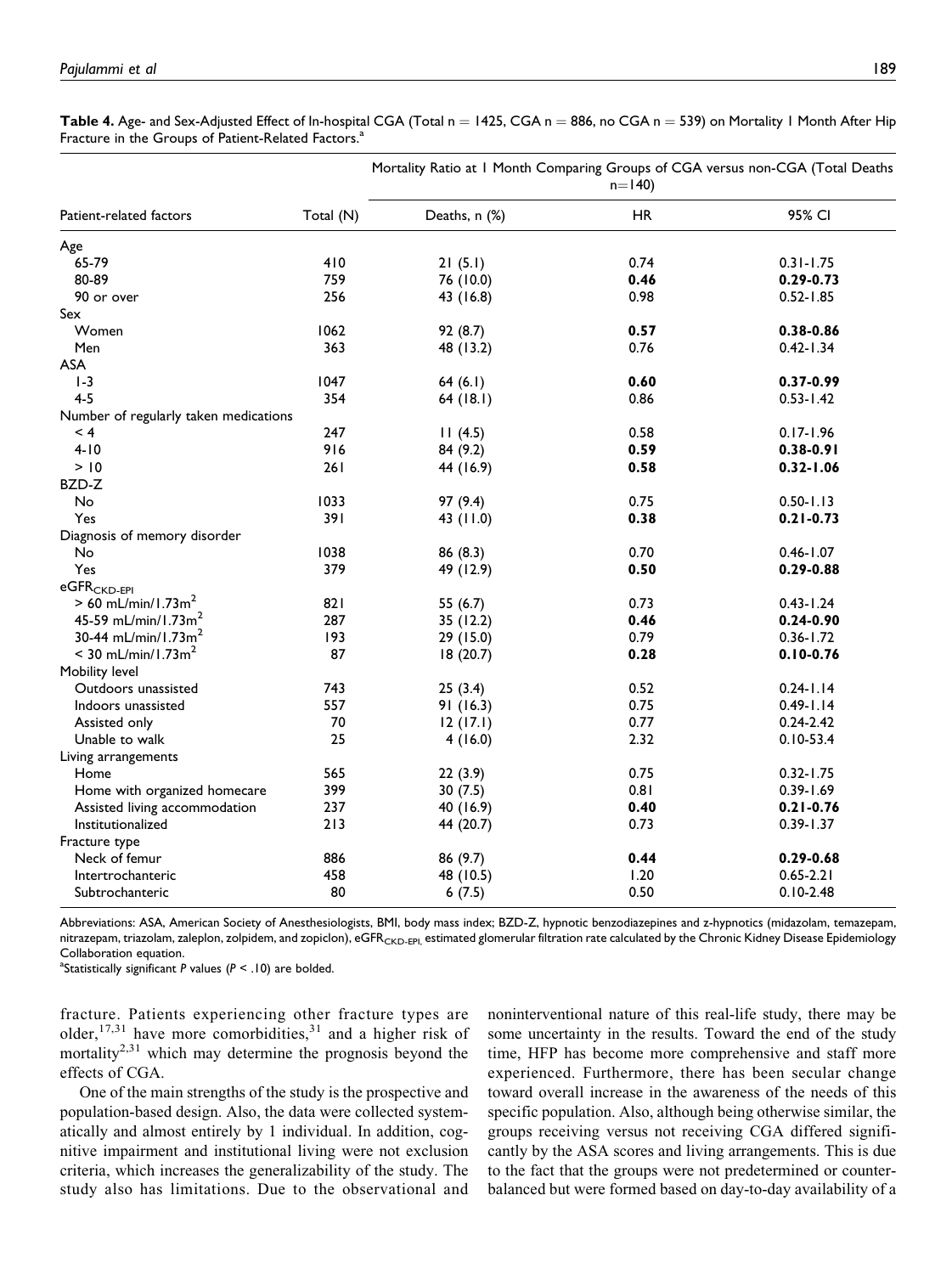geriatrician and without preselection of patients. Further studies are warranted to examine whether the findings observed in the present study also apply to other outcomes such as readmissions, mobility and living arrangements, and on mortality in longer term. We believe that a somewhat longer centralized acute postoperative period and rehabilitation in a dedicated orthogeriatric unit with in-hospital CGA is needed to further improve the outcomes.

In conclusion, the observation in our study of the protective association of in-hospital CGA in patients with multiple medications and renal insufficiency with hip fracture mortality highlights the significance of comprehensive and proactive medical assessment and interventions as fundamental part of acute orthogeriatric care. The orthogeriatric approach for younger and fitter patients did not have an effect on short-time mortality. Also, in relation to mortality, the oldest and frailest patients with the worst prognosis did not benefit of it either. These patients are, however, at the core of geriatric know-how,<sup>5</sup> and the quality of care for those patients that are toward the end of life should be improved by having a geriatrician in the hip fracture team. After all, HFPs aim not only at reducing mortality but also at improving the quality of care.<sup>10,12</sup> Between the extremes of low-risk and high-risk patients is a large group of patients whose potential to survive might go unnoticed in traditional care. Including a geriatrician and a CGA in the HFP can actually save the lives of these patients.

## Authors' Note

The data sets supporting the conclusions of this article are not available in an open access repository because the data sets contain information by which the participants may be directly or indirectly identified. Informed consent from participants and the approval by the Ethics Committee of the Hospital District of South Ostrobothnia was obtained for publication of study results, but not for the publication of patient raw-data separately. Further, the data used in this study are a part of a clinical quality register of Seinäjoki Central Hospital and is continuously being updated. If anyone is interested in exploring specific issue, please contact Maria S. Nuotio, MD, PhD. Email: maria.nuotio@epshp.fi. Tel.  $+358-6-41533179$ .

#### Acknowledgments

We would like to acknowledge Kaisu Haanpää, RN for her expert data collection.

## Declaration of Conflicting Interests

The author(s) declared no potential conflicts of interest with respect to the research, authorship, and/or publication of this article.

## Funding

The author(s) disclosed receipt of the following financial support for the research, authorship, and/or publication of this article: This work was financially supported by the Competitive Research Fund of the Hospital District of Southern Ostrobothnia; and by the Competitive State Research Financing of Seinäjoki Central Hospital. The institutions of financial support did not participate in the design or conduct of the study; collection, management, analysis, or interpretation of the data; preparation, review, or approval of the manuscript; or decision to submit the manuscript for publication.

## ORCID iD

Hanna M. Pajulammi, MD D <http://orcid.org/0000-0003-4249-1672>

#### **References**

- 1. Griffin XL, Parsons N, Achten J, Fernandez M, Costa ML. Recovery of health-related quality of life in a United Kingdom hip fracture population. the Warwick hip trauma evaluation–a prospective cohort study. Bone Joint J. 2015;97-B(3):372-382.
- 2. Hu F, Jiang C, Shen J, Tang P, Wang Y. Preoperative predictors for mortality following hip fracture surgery: a systematic review and meta-analysis. Injury. 2012;43(6):676-685.
- 3. Nikitovic M, Wodchis WP, Krahn MD, Cadarette SM. Direct health-care costs attributed to hip fractures among seniors: a matched cohort study. Osteoporos Int. 2013;24(2):659-669.
- 4. Bertram M, Norman R, Kemp L, Vos T. Review of the long-term disability associated with hip fractures. Inj Prev. 2011;17(6): 365-370.
- 5. Warshaw GA, Bragg EJ, Fried LP, Hall WJ. Which patients benefit the most from a geriatrician's care? consensus among directors of geriatrics academic programs. J Am Geriatr Soc. 2008; 56(10):1796-1801.
- 6. Grigoryan KV, Javedan H, Rudolph JL. Orthogeriatric care models and outcomes in hip fracture patients: a systematic review and meta-analysis. J Orthop Trauma. 2014;28(3):e49-e55.
- 7. Vidan M, Serra JA, Moreno C, Riquelme G, Ortiz J. Efficacy of a comprehensive geriatric intervention in older patients hospitalized for hip fracture: a randomized, controlled trial. J Am Geriatr Soc. 2005;53(9):1476-1482.
- 8. Adunsky A, Lerner-Geva L, Blumstein T, Boyko V, Mizrahi E, Arad M. Improved survival of hip fracture patients treated within a comprehensive geriatric hip fracture unit, compared with standard of care treatment. J Am Med Dir Assoc. 2011;12(6):439-444.
- 9. Nordstrom P, Michaelsson K, Hommel A, Norrman PO, Thorngren KG, Nordstrom A. Geriatric rehabilitation and discharge location after hip fracture in relation to the risks of death and readmission. J Am Med Dir Assoc. 2016;17(1):91.e1-e7.
- 10. Neuman MD, Archan S, Karlawish JH, Schwartz JS, Fleisher LA. The relationship between short-term mortality and quality of care for hip fracture: a meta-analysis of clinical pathways for hip fracture. J Am Geriatr Soc. 2009;57(11):2046-2054.
- 11. Deschodt M, Braes T, Broos P, et al. Effect of an inpatient geriatric consultation team on functional outcome, mortality, institutionalization, and readmission rate in older adults with hip fracture: a controlled trial. J Am Geriatr Soc. 2011;59(7): 1299-1308.
- 12. Friedman SM, Mendelson DA, Kates SL, McCann RM. Geriatric co-management of proximal femur fractures: total quality management and protocol-driven care result in better outcomes for a frail patient population. J Am Geriatr Soc. 2008;56(7):1349-1356.
- 13. Lau TW, Fang C, Leung F. The effectiveness of a geriatric hip fracture clinical pathway in reducing hospital and rehabilitation length of stay and improving short-term mortality rates. Geriatr Orthop Surg Rehabil. 2013;4(1):3-9.